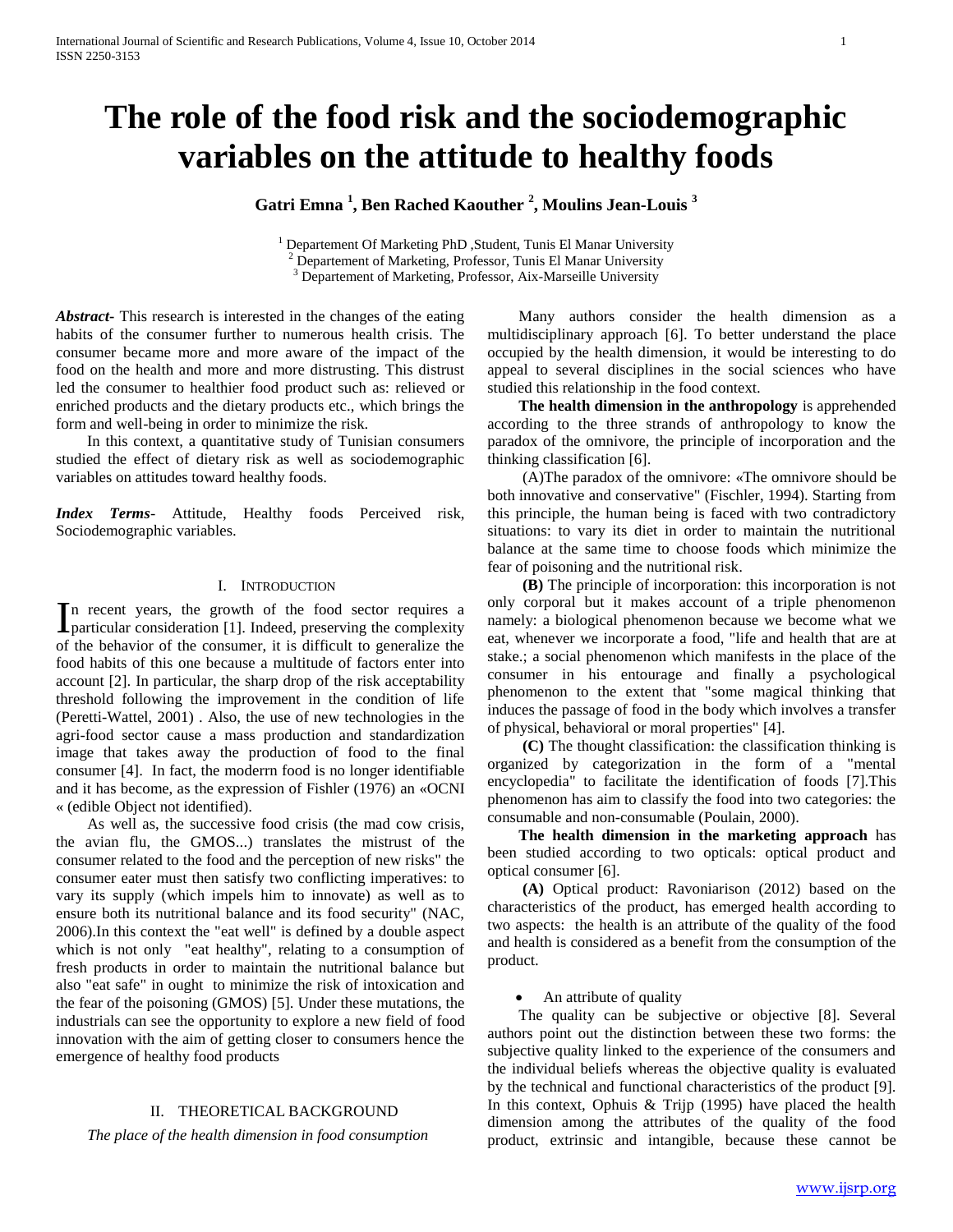evaluated only after the experience of the consumption of the product and not after the purchase experience.

 The health aspect makes sense in the dietetic and nutritional value (Panigyrakis, 1989). As noted by Ravoniarison (2012) the health dimension is characterized by "its lack of harmfulness and its energy intake."

A benefit of the product

 At this level the health dimension is considered as "an added value, the particular of certain components present, inherently or otherwise, property in the food (natural or processed), which may bring or maintain a beneficial effect on health" [6].

 The health benefit is apprehended in two aspects (1) the health benefit is considered "an objective characteristic favorable to health, quantified and scientifically proven" and at the same time (2) it may be considered as a perceived subjective quality relating to each individual experience.

 This subjectivity is mainly due to the desired benefits, which in turn determined following an exploratory study by Arts-Chiss and Guillon (2003). These authors segment the market according to health food in "four distinct product benefits" (see table 1) [10].

# **Table I: Typology of consumers on the basis of the profits product on the market of health ( Arts-Chiss and Guillon, 2003)**

| <b>PROFITS PRODUCTS</b>   | <b>EXAMPLES OF</b><br><b>PRODUCTS CONCERNED</b>                           |
|---------------------------|---------------------------------------------------------------------------|
| Balance and Health        | Products lean; fortified<br>products; functional foods                    |
| Taste and Safety          | Labelled products                                                         |
| <b>Fitness and Nature</b> | Dietetic products; functional<br>foods; fat products; organic<br>Products |
| Nature and tradition      | <b>Biological</b>                                                         |

 **(B)** Optical consumer: By studying the consumer behavior, the health dimension can take two forms: health care is a desired objective and health is an attitudinal characteristic.

An object of consumption

 In this context, the health aspect translates into a motivational status, beyond obtaining gustative pleasure, the consumer having a goal is a positive health effect [6]. In the same order of ideas, some authors adds that "the health may exceed the status of simple attribute of the product" and is part of the personal goals of the consumer, and to achieve a goal "health", the consumer is faced with a multitude of choices, including practice of sport or well follow a healthy diet [11].

 The purpose "health" is available in four attached goals namely: the balance, the security, the prevention of diseases and the correction of dietary [11].

A characteristic of consumer attitudes

 Besides of the motivational aspect, the health dimension has been identified among the characteristics notable attitudinal factors of the consumer [6]. Roininen et al (1999) have determined a grid of attitudinal factors related to health from three axis: a general health interest, light product interest, and natural products interest.

# *Specificities of Healthy Foods: Concepts and Definitions*

 Some authors say that at present, healthy foods are not intended only to satisfy hunger and provide necessary nutrients, but also prevent diseases concerning nutrition and improve the physical and mental well-being of consumers [12].

 While the food market undergoes a stagnation in developed countries, the healthy food market is one of the growing segments of the food. Research has estimated that the food market is growing at a rate of 15–20% p.a. and is worth 60 Million dollars annually [6].

 According To Ravoniarison (2010) there is no typology neither definition nor unanimous appellation of health foods, some authors speak of functional foods, other speak of products of nutrition-health or even of products to health claim.

 Healthy food is "products of any medication or medical devices claim a beneficial action for health" [13].This is a product that is at the border of the food and medical product.

 The position of how healthy food were presented can be seen in Figure 1.These foods may correspond to very different valuations on the part of consumers, ranging from the called negative motivations (medical, symbolically associated with the disease) to the more positive motivations (well-being, symbolically associated with the pleasure).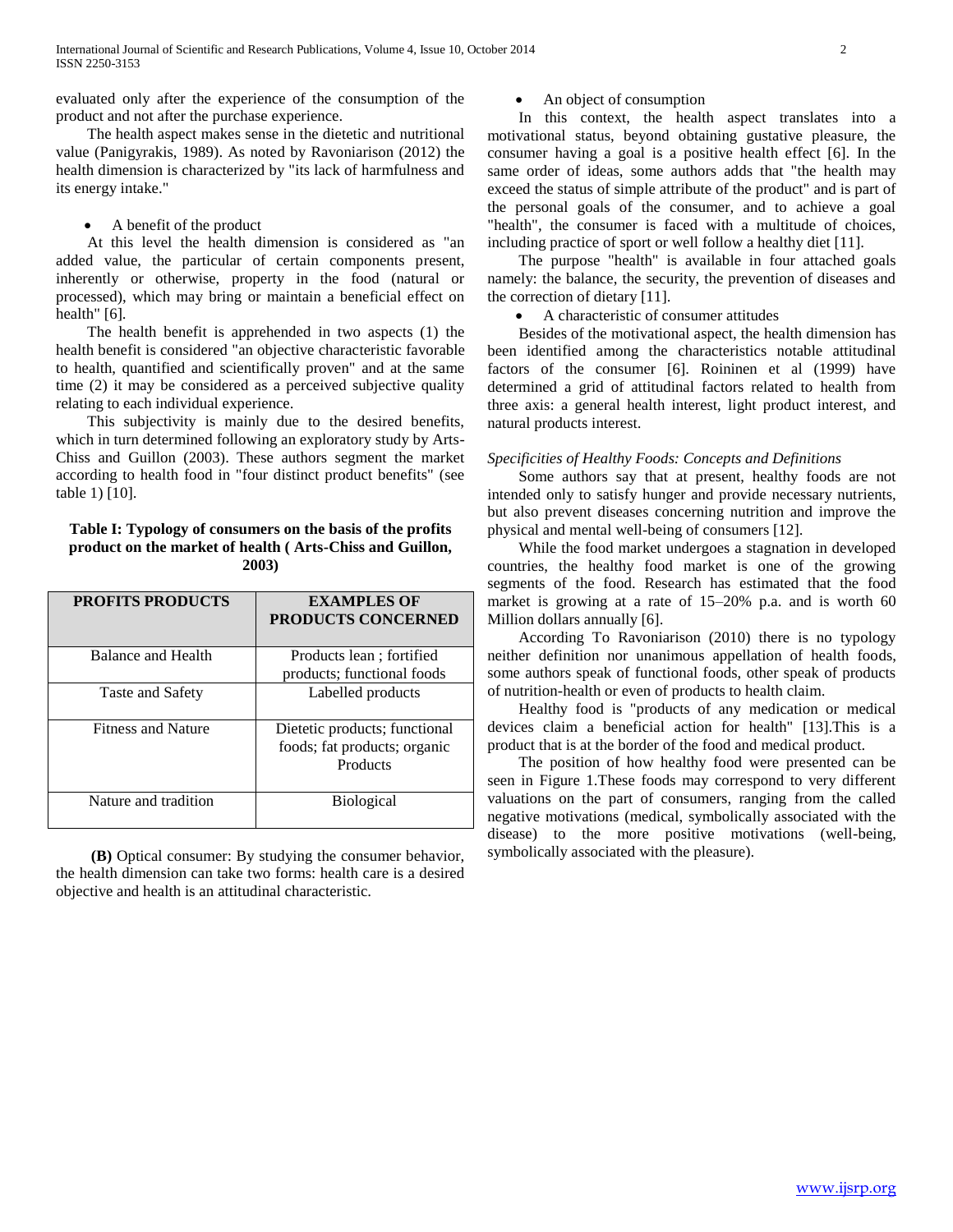

#### **Figure 1: The positioning of healthy foods**

## *Attitude*

 There have been several studies that have focused on attitude and its role to explain the consumer's purchase behavior. The concept of attitude can be one of many predictors of purchase process (Ajzen, 1991).

 An attitude, by definition, is a favourable or unfavourable predisposition towards an object [14]. In other words, attitude is defined as a consumer's tendency to evaluate a particular entity with some degree of favour or disfavor (Eagly & Chaiken, 1993). In terms of understanding how consumer's attitudes, it is important to require the three dimensions of attitude such as: cognitive, affective and conative (Ajzen, 1993; Eagly & Chaiken, 1993).

## *Perceived risk*

 In practical terms, the perceived risk reveals a segmentation criterion or targeting strategies to reduce risk on specific segments (Peter & Tversky,  $1979$ )<sup>1</sup>.

 The purchase of products under the theme food / health is considered a risky choice, as healthy foods are unfamiliar products against conventional products and consumers lack information on these goods [14]. The concept of "risk perception", first proposed by Baur in 1960, is a two-dimensional concept consisting of two components: 1) uncertainty about the ability of new products to meet consumer expectations and 2) the importance of the consequences if the performance of the product does not conform to the minimum expected".

 In other words, Roselius, (1971)2 define perceived risk is as "consumer's subjective assessment of the consequences of wrong decisions or a product will not offer all the expected benefits"

Different researchers provides a summary of various dimensions of perceived risk and proposed that risk resulting from his types (Jacoby & Kaplan, 1972).

 Jacoby et Kaplan(1972) classified five types of risk as: (1) financial, (2) performance,

(3) psychological, (4) physical and (5) social.

 Beyond five types of risk , Roselius (1971) added two types of losses: risk time and opportunity risk.

 With regards to food products, Kapferer (1998), Dandouau (1999) and Brunel (2000) mention five types of risks perceived by customers (1) physical, (2) psychological (3) social financial (4) and (5) performance.

 In this way, some authors defined these types of risk as follows:

 Performance risk arises when "the food products have not benefits requested by customer", financial risk occurs when

 $\overline{a}$ 

 $\overline{a}$ 

<sup>2</sup> Snoj B(2004)

<sup>1</sup>Volle.P(1995)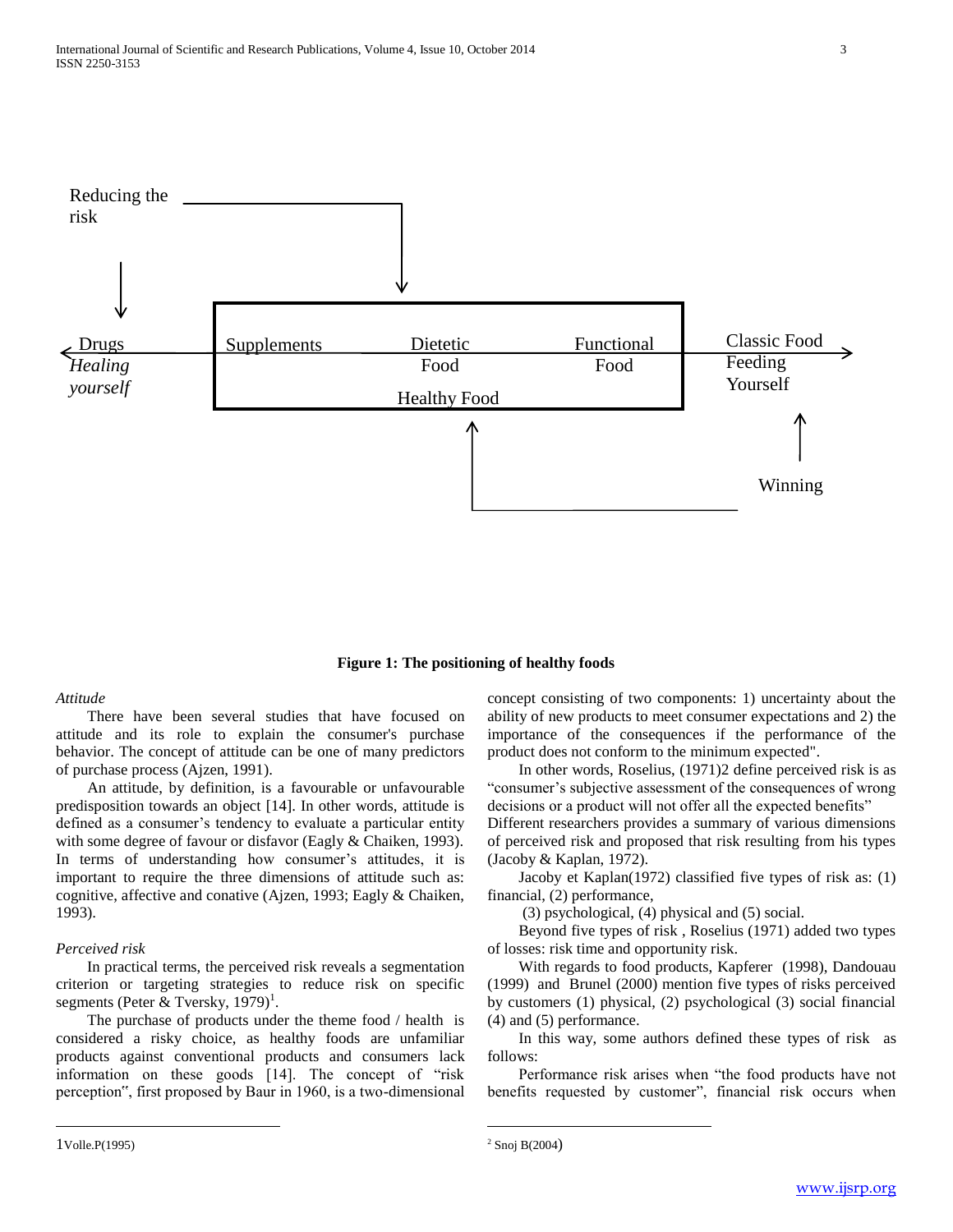"customers worry that money losses as a result of purchasing food products", physical risk, also referred to as healthy risk can be defined as "a risk that the product gives consumers the danger", social risk is the possibility that "the food product derogate of consumer from his friend's group" [15].

 The perceived risk can be understood through one or two main dimensions: functional risk, that is to say, the performance (Jacoby and Kaplan, 1972) and then the financial risk and psychological risk [16]. However, Derbaix showed that these dimensions depend on the type of product studied [17].

 In summary, our research model, which will be described in the following section, derives its theoretical foundations from prior research in the theories of the consumer's perceived risk [15] [16] [17].



**Figure 3: Research Model**

#### *Research Hypothesis*

# **Effect of perceived risk on the attitude toward healthy foods**

 The research started exploring the field of healthy foods by examining perception and attitudes of consumer to these products [10].

 Many papers highlighted that the importance of the concept of perceived risk as a vital risk of food consumption [17] [15].

 Research has supported the attitude-risk relationship,showing that risk do have a negative impact on consumer's attitude toward food product [16], the hypotheses will be made as follows:

# **H1: The Perceived risk negatively influences the consumer attitude to healthy foods**

 H1.a: The financial risk negatively influences the consumer attitude to healthy foods.

 H1.b: The physical risk negatively influences the consumer attitude to healthy foods

 H1.c: The risk of performance negatively influences the consumer attitude to healthy foods.

 H1.d: The psychological risk negatively influences the consumer attitude to healthy foods.

 H1.e: The social risk negatively influences the consumer attitude to health foods

# **Effect of sociodemographic variables on the attitude**

 For determining link of customer's attitude, with sociodemographic variables consisting of: gender, profession, age, level of education [18] [12] [8]. It is therefore hypothesized that:

 H2.a Women have a more favorable attitude towards healthy food than men.

 H2.c: There is a relationship between profession and the consumer attitude to healthy foods.

 H2.b: More age increases more the attitude towards healthy foods increases

 H2.d: More level of education increases more the attitude towards healthy foods increases.

# III. METHODOLOGY

 At this level, we will expose the methodology to be followed in order to meet the objectives of the research and present the results of the survey conducted on field from a sample composed of 150 individuals whose 56.7 per cent are women and 42.7 per cent are men. More than half of the sample (54 %) is aged between 21 and 35 years while only 7% of respondents have more than 60 years, 25.3 per cent of them are students, 21.3 per cent of senior executives and 20.7 per cent are middle managers.

 Wishing to measure the perception of the risk on healthy foods, we used the scale of measurement for Stone and Mason (1995) after having adapted it to the needs of our study. All items were measured on a 5point Likert scale, anchored at 1= strongly disagree and 5= strongly agree (Annex 1).

 The differential semantic scale is appropriate to measure the attitude toward the healthy foods, it is intended to measure the direction and intensity of the attitude with expressions literally opposed between them there is a point of neutrality (Table2).

# **Table 2: Scale of attitude**

|                         | Items                   |
|-------------------------|-------------------------|
| <b>Overall Attitude</b> | Unfavorable / Favorable |
|                         | Bad /Good               |
|                         | Negative /Positive      |

 The goal of purification and reliability of the measurement scales is to determine the dimensionality and the reliability of the measurement scales used through Principal component analysis (ACP) and Cronbach's alpha coefficients (Annex2).

# **Table 3. Dimensionality and internal consistency of the measurement scales**

| <b>Variable</b> | <b>Number</b><br>of<br>items | Cronbach's<br>Alpha |
|-----------------|------------------------------|---------------------|
| Attitude        | 2                            | $\alpha = 0.840$    |
| Perceived risk  |                              | $\alpha = 0.930$    |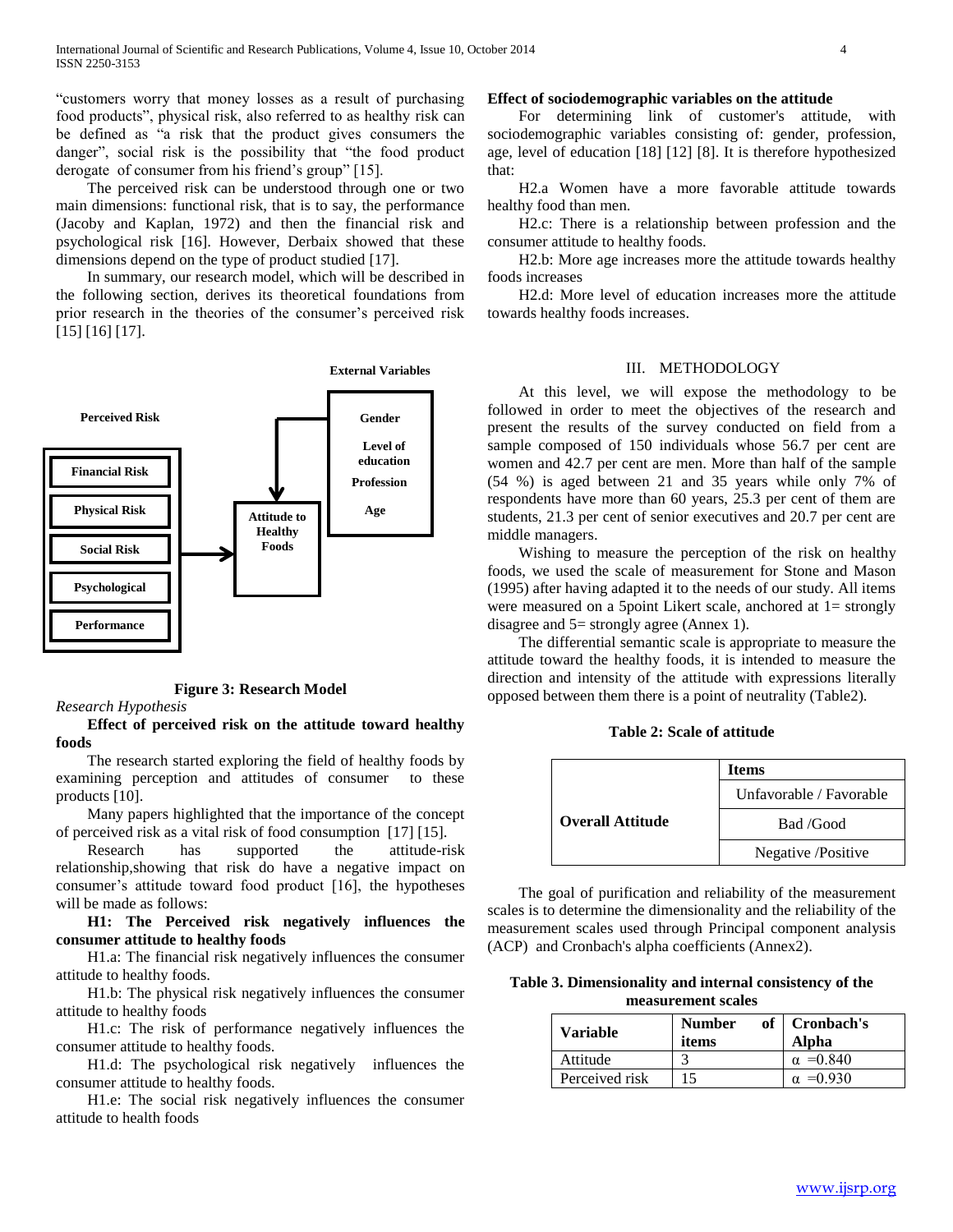#### IV. RESULT AND ANALYSIS

 **Effect of perceived risk on the attitude toward healthy foods**

 The relationships that may exist between the attitude and the perception of risk are the subject of the first five assumptions namely H 1.a, H 1.b, H 1.c, H 1.d and H 1.e  $(Tab4)^3$ .

 **H1.a: The financial risk negatively influences the consumer attitude to healthy foods.** 

 The ANOVA table shows that the obtained model is significant. (Meaning  $= 0.012 < 0.05$ ) as well, Beta is equal to (-0.205). Therefore the financial risk has a slight negative impact on the attitude toward healthy foods.

 **H1.b: The physical risk negatively influences the consumer attitude to healthy foods.**

 The ANOVA table shows that the obtained model is significant. (Meaning  $= 0.011 < 0.05$ ) and Beta is equal to (-0.209) .Therefore the physical risk has a slight negative impact on the attitude toward healthy foods.

 **H1.c: The risk of performance negatively influences the consumer attitude to healthy foods.**

 In this case, the obtained model is not significant. That is to say the risk of performance has no impact on the consumer attitude to healthy foods.

 **H1.d: The psychological risk negatively influences the consumer attitude to healthy foods.**

 In this case, the adjusted R-square is (0.020) this means that psychological risk accounts for only 2% of the variance of the dependent variable "consumer attitudes towards healthy foods."

The ANOVA table shows that the resulting model is significant. (Meaning  $= 0.046 \le 0.05$ ) Thus Beta is equal to  $(-0.163)$ . So the psychological risk has a slightly negative impact on the attitude toward healthy foods.

# **H1.d: The social risk negatively influences the consumer attitude to health foods**

 The resulting model is not significant. The social risk has no impact on the attitude toward healthy foods.

### **Effect of sociodemographic variables on the attitude**

 These assumptions have studied the link between attitude and each type of sociodemographic variables. These assumptions are H 2.a, 2.b H, H 2.c, 2.d H

 **H2.a:**Women have a more favorable attitude towards healthy food than men

 According to the results of averages comparison test, the ttest is equal to 0,829 above the threshold (0.05 ), therefore, we accept H0 ; that is to say, the averages are equal in the two groups. This means that the consumer attitude to healthy food does not vary as a function of the gender. The health concern affects both men and women with the same degree.

 To test the remaining hypothesis, variance analysis (oneway ANOVA) has been used out to investigate the relationship between a metric variable (attitude) and non-metric variable has more than two categories namely (the level of education, occupation and age).

 The results of the test shows that these variables: Level of education, occupation and age do not have any significant

#### V. CONCLUSION

 At the end of this research we were interested in changes that have affected the food and the feeding behavior of consumers, these last few years.

 To cope with these changes in the pattern of consumption of food products, the manufacturers are trying to meet the expectations of consumers, marketers of the agri-food continually innovating by developing new products benefiting from an attribute health and well-being (developing new products boasting an attribute health and well being)

 Our contributions on empirical plan can be summarised as follows: we noted a certain awareness of the link between food and health, and an orientation towards the consumption of healthy foods. But the consumer remains suspicious and collects the minimal risks that affect slightly its attitudes to healthy foods. This is explained by the lack and the contradiction of information concerning these products at the level of their manufacturing and their composition [19]. This leads the consumer to research of the credibility and reliability of the part of the food industry.

 The relationships between the sociodemographic variables and the attitude toward healthy foods have been overturned which contradicts the results of some research [8] [12] [18].

 The variable age: Our hypothesis is overturned this is worth saying that there is no consistency between the age and the attitude toward the healthy foods. In a general way the older people more likely to favor the health dimension in order to minimize the risk of certain diseases [6]. However our research has shown that the health concern affects all the age groups in the same way. This is coherent with the work carried out by many authors [20] which have emphasized that "The more young people are focusing on the health pole to the detriment of the social pole" but on its side, it would be interesting to understand the origins of this outcome, if it is "the result of an effect of age or generation ". In the same context, young people are more interested in healthy food in the purpose to have the physical form and promote the well being and energy [6].

 The gender variable: many authors show that women generally pay more attention to the food then the men [19] [6]  $[20]$ .

 In other words women accept a degradation in terms of the organoleptic properties in order to have a health benefit (Poulsen, 1999 and Verbeke, 2005).This attitudinal divergence surveys do not reflect on how is the consequence of a sociological source: "women are thus more affected by the social pressures urging for slimmin » [6]. They are attached to the nutritional values while men are more sensitive to the "values of comfort and abundance" associated to the pleasure, [20]

 The result of our research shows that the averages between groups (man and women) are equal. This is convergent with a study carried out recently with the Italian consumers which is not highlighting any link between the frequency of the consumption of functional foods and the gender [19]. The men are also looking for healthy food but they are looking more particularly of

 $\overline{a}$ 

influence on consumers' attitudes toward healthy foods therefore the hypothesis H2.b, H2.c and H2.d are overturned (so the hypothesis, H2.b, H2.c and H2.d are set aside).Tab3(Annex3).

 $3$  Annex 3